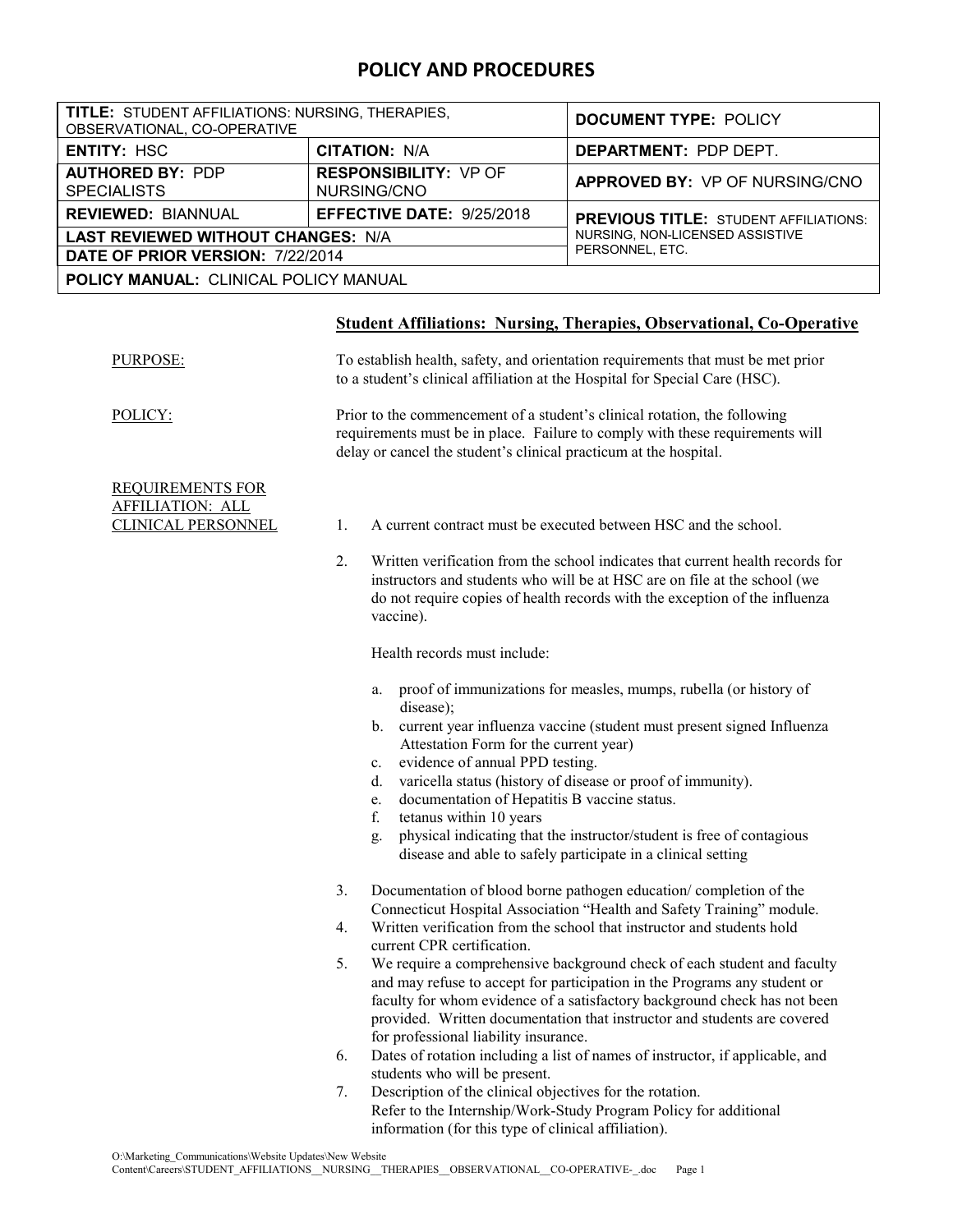### **Student Affiliations (cont.)**

- 8. Students who desire an affiliation without a school contract will be required to apply for participation as a volunteer.
- ORIENTATION: 1. All instructors and students must complete a mandatory orientation which will be arranged through Professional Development or discipline-specific representative prior to the rotation. Topics to be covered by the hospitalspecific orientation will include (but are not limited to):
	- a. hospital mission, vision and philosophy.
	- b. universal body substance precautions and infection prevention and control practices.
	- c. fire/safety procedures.
	- d. emergency codes.
	- e. hazard communication standard/SDS.
	- f. patient rights, confidentiality, corporate compliance, HIPAA.
	- g. tour of pertinent areas of hospital.
	- h. population-specific needs.
	- i. pertinent hospital policies and procedures relevant to the rotation.

INSTRUCTOR

ORIENTATION: All new instructors must attend an additional orientation with Professional Development or discipline-specific representative. Orientation will include:

- 1. equipment validation (only pertinent equipment)
- 2. documentation system
- 3. unit management and unit-specific structure standards, as appropriate
- 4. unit routine and assignment system
- 5. additional orientation requirements if students will be administering medications:
	- 5.1 Medication testing: Nursing Faculty administering medications must meet same requirements for passing the hospital's Medication Test as RN staff employed by the hospital.
	- 5.2 Orientation to the medication administration policies and procedures.
- 6. Nursing Instructors, who will be supervising students in IV therapy administration are oriented to IV therapy policies/procedures.
- 7. Additional orientation may be scheduled for instructors if requested or deemed necessary by Professional Development or discipline-specific representative.

# ROLES & RESPONSBILITIES

OF INSTRUCTOR: For clinical instructor who accompanies students:

The clinical instructor is ultimately accountable for care that students administer at HSC as part of their clinical experience. Students, under the supervision of the nursing instructor, will provide direct patient care while adhering to the clinical standards of that unit and policies of the hospital. The instructor will make student assignments in collaboration with the charge nurse/Clinical Coordinator (CC)/, RT, designee prior to the student's arrival on the unit. The instructor will attend shift report or meet with the charge nurse/CC/, RT, designee to receive the necessary report on patient status prior to students beginning the shift. Assignments are subject to change depending on staffing, patient acuity and the discretion of staff.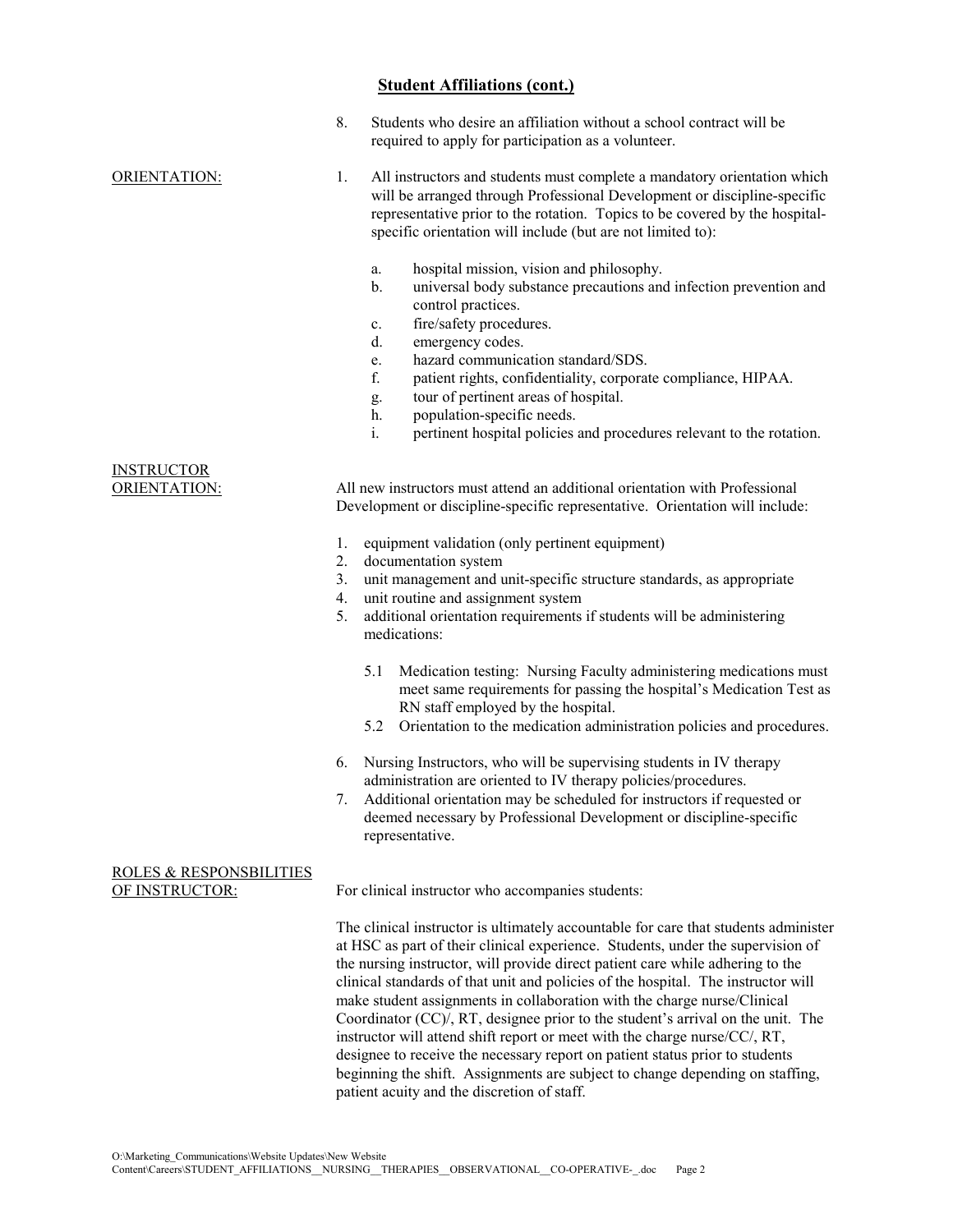|                                                                 | Any standard discipline-specific patient care may be performed by the students,<br>provided he/she has satisfactorily performed that task previously under the<br>supervision and guidance of the clinical instructor.<br><b>Student Affiliations (cont.)</b>                                                                                                |  |  |
|-----------------------------------------------------------------|--------------------------------------------------------------------------------------------------------------------------------------------------------------------------------------------------------------------------------------------------------------------------------------------------------------------------------------------------------------|--|--|
|                                                                 | However, if this is a new task or one in which the student remains markedly<br>uncomfortable in performing, the clinical instructor must be in attendance to<br>teach the student.                                                                                                                                                                           |  |  |
| <b>MEDICATIONS:</b>                                             | The instructor must validate the student's satisfactory performance in the<br>administration of medications:                                                                                                                                                                                                                                                 |  |  |
|                                                                 | The instructor must provide direct supervision of students administering all<br>1.<br>medications to patients.<br>Time critical scheduled medications must be administered timely as per<br>2.<br>hospital policy. If the instructor cannot be available within this timeframe to<br>assist the student the nursing staff assigned will give the medication. |  |  |
| LIMITATIONS:                                                    | Instructors/Students may not hang blood or blood products.<br>1.<br>Instructors/Students may not access central lines/portacaths<br>2.<br>Instructors/Students may not initiate total parenteral nutrition (TPN).<br>3.<br>Instructors/Students may not hold medication keys.<br>4.                                                                          |  |  |
| <b>ADDITIONAL STUDENT</b>                                       |                                                                                                                                                                                                                                                                                                                                                              |  |  |
| LIMITATIONS:                                                    | Students may not carry out the following activities due to lack of<br>legal licensure status or the high risk nature of the activity:                                                                                                                                                                                                                        |  |  |
|                                                                 | Administration of I.V. push medications.<br>a.<br>Add IV additives to main IV lines (KCL, Heparin, insulin, etc).<br>b.<br>May not mix and hang inotropes or emergency medications, such as,<br>$c_{\cdot}$<br>Lidocaine, Dopamine, etc.<br>d. May not receive verbal orders/telephone orders.                                                               |  |  |
|                                                                 | Once the instructor has been oriented and validated in the following, the<br>instructor may supervise students in:                                                                                                                                                                                                                                           |  |  |
|                                                                 | tracheostomy (trach) care.<br>a.<br>suctioning techniques.<br>b.<br>changing of inner cannulas<br>$c_{\cdot}$                                                                                                                                                                                                                                                |  |  |
|                                                                 | Note: Students, should always be supervised by the instructor and/or licensed<br>staff when changing tracheostomy ties and inner cannulas.                                                                                                                                                                                                                   |  |  |
| <b>DOCUMENTATION</b><br><b>RESPONSIBILITIES:</b>                | All instructors must assure that the students document patient care appropriately,<br>must cosign student notes and medication administration records.                                                                                                                                                                                                       |  |  |
| <b>ROLES AND</b><br><b>RESPONSIBILITIES</b><br><b>OF STAFF:</b> | The staff of HSC is expected to serve as role models in the daily care of patients<br>and retain responsibility for the actual care provided to HSC patients. A<br>licensed staff person will be assigned to the patients cared for by students and                                                                                                          |  |  |

will serve as a resource for students with those patients.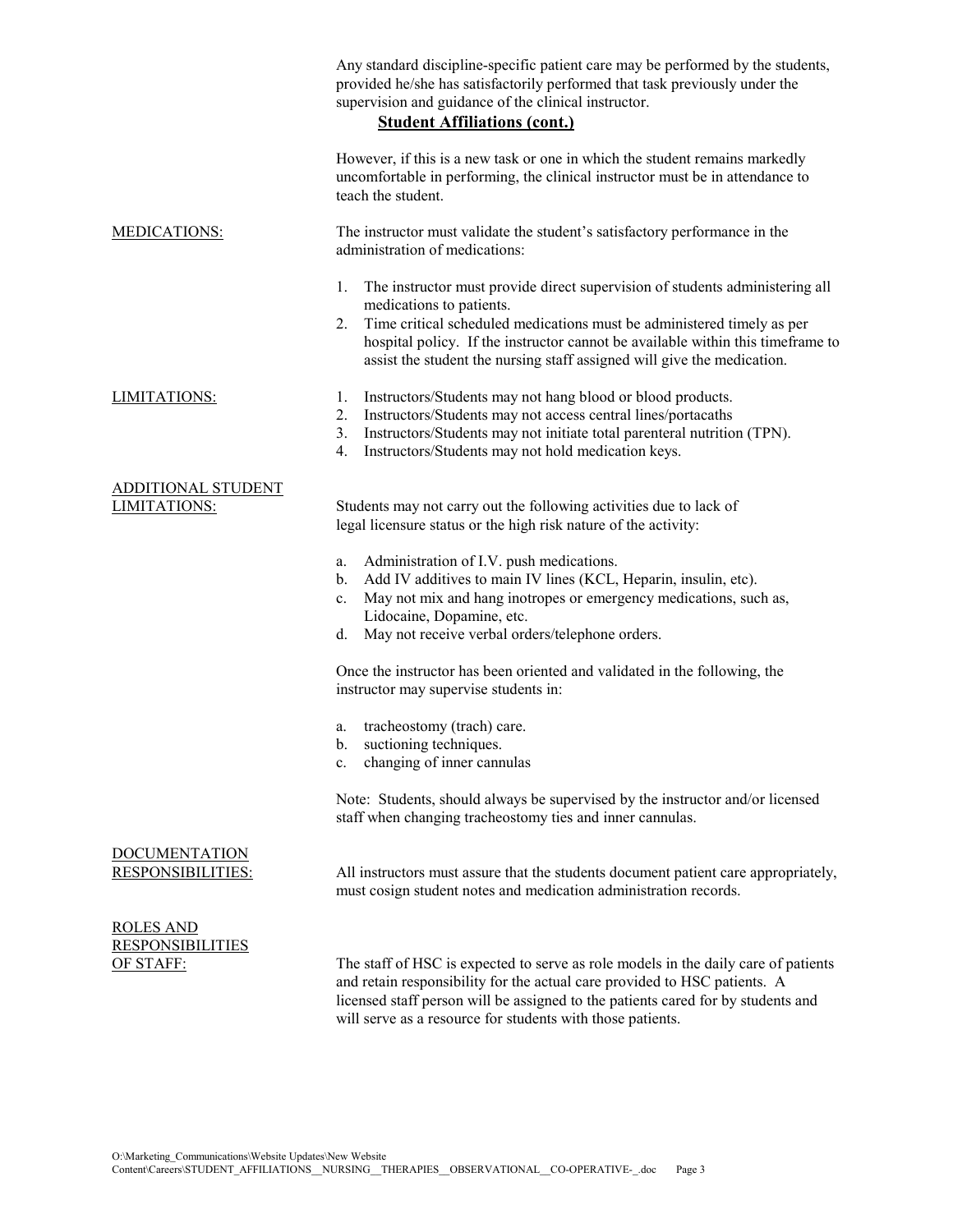# **Student Affiliations (cont.)**

| <b>ROLES AND</b><br><b>RESPONSIBILITIES</b>    |                                                                                                                                                                                                                                                                                                                                                                                                                                                                                                                                                   |  |
|------------------------------------------------|---------------------------------------------------------------------------------------------------------------------------------------------------------------------------------------------------------------------------------------------------------------------------------------------------------------------------------------------------------------------------------------------------------------------------------------------------------------------------------------------------------------------------------------------------|--|
| OF STAFF:                                      | The staff has the right to intervene or stop any student from performing any<br>a.<br>measure they feel inappropriate or potentially harmful to patients.<br>Staff is encouraged to assess the student's competence with a procedure or<br>$b_{-}$<br>patient care as needed. Feedback should be provided to the instructor<br>related to students having difficulty.                                                                                                                                                                             |  |
| <b>EVALUATION:</b>                             | Professional Development or discipline-specific representative will follow up<br>with instructors and students to complete an evaluation of their experiences at<br>Hospital for Special Care. These evaluations may be used to improve future<br>student experiences and will be kept confidential.                                                                                                                                                                                                                                              |  |
| <b>GRADUATE STUDENTS</b><br><b>IN NURSING:</b> | Graduate students may be placed at Hospital for Special Care for clinical<br>practicum experience under the direction of a preceptor (usually a Master's<br>prepared nurse). The mandatory student orientation is required prior to the start<br>of the practicum and may be provided by the preceptor. Graduate students must<br>meet all requirements for clinical affiliation as outlined on page one of this<br>document.                                                                                                                     |  |
| STUDENT OBSERVATIONS:                          | Students may be placed at HSC for observational experiences if a contract is in<br>place with the school/university. The presence of an instructor is not required<br>and the student does not provide hands-on care. The observational goals<br>are reviewed with the student prior to the scheduled observations.<br>Orientation and pre-requisites outlined on page 1 are required prior to beginning<br>experience. Students without instructors will be assigned to a staff member as<br>their resource during the observational experience. |  |
| NON-CLINICAL STUDENT:                          | The mandatory orientation is required prior to the beginning of the<br>program. The requirements for affiliation as defined on page 1 will be<br>met. These will be managed through Human Resources.<br>Students are assigned to management or leadership staff member as<br>their resource during the affiliation. Please refer to the Internship/Work-Study<br>Program.                                                                                                                                                                         |  |
| <b>THERAPIES:</b>                              | Each discipline will provide an environment appropriate to the learning needs<br>of the student. Educational experiences will be designed to meet the objectives<br>of the program and the student. Students will be supervised by a credentialed,<br>appropriate, professional level therapist (i.e. physical therapist must supervise<br>a student physical therapist or student physical therapist assistant, but physical<br>therapist assistant can only supervise a physical therapy assistant.)                                            |  |
|                                                | The college/university will be responsible for the following:<br>1.                                                                                                                                                                                                                                                                                                                                                                                                                                                                               |  |
|                                                | To send a contract and maintain communication throughout the<br>a.<br>affiliation.<br>To provide clinical instructor with academic program information,<br>$\mathbf{b}$ .<br>evaluation forms, along with number hours needed and with timeframe.<br>To supply written confirmation of student placement within a<br>$c_{\cdot}$<br>reasonable time frame.<br>To ensure that students are academically prepared for the clinical affiliation.<br>d.<br>To ensure required medical documents are forwarded to hospital prior<br>e.                 |  |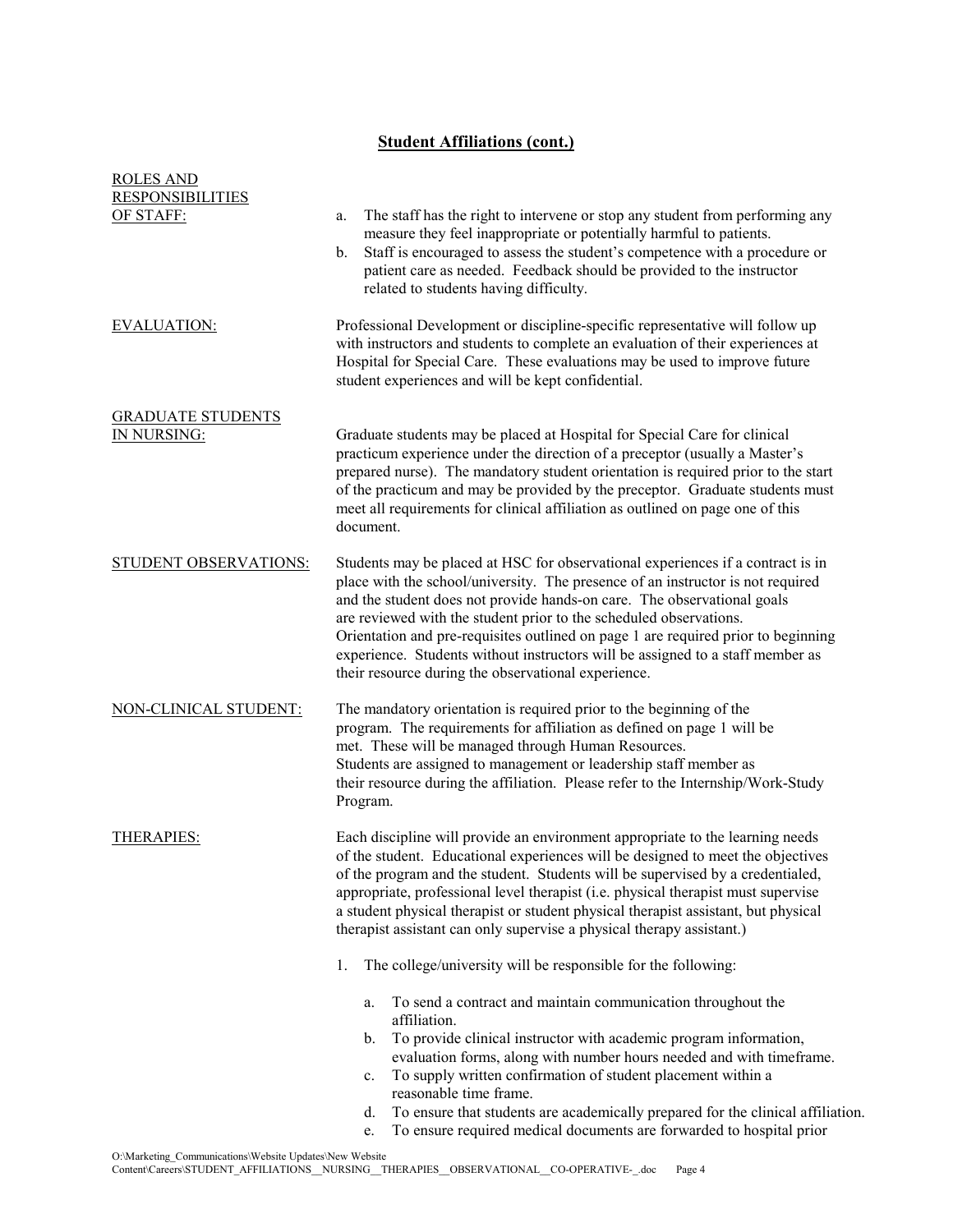to agreed upon start date and meet requirements for affiliation as defined on page 1.

# **Student Affiliations (cont.)**

| THERAPIES:         | The student will be responsible for the following:<br>2.                                                                                                                                                                                                                                                                                                                                                                                                                                                                                                                                                                                                                                                                                                                                                                                                                                                                                                      |
|--------------------|---------------------------------------------------------------------------------------------------------------------------------------------------------------------------------------------------------------------------------------------------------------------------------------------------------------------------------------------------------------------------------------------------------------------------------------------------------------------------------------------------------------------------------------------------------------------------------------------------------------------------------------------------------------------------------------------------------------------------------------------------------------------------------------------------------------------------------------------------------------------------------------------------------------------------------------------------------------|
|                    | To familiarize himself/herself with student orientation materials on<br>a.<br>the hospital internet site.<br>To meet expectations defined in hospital standards such as<br>b.<br>dress code, behavioral objectives and maintain level of professional<br>skills as outlined.<br>To work with clinical instructor to discuss or develop formal or informal<br>$c_{\cdot}$<br>learning objectives for affiliation based upon interest, skills, and needs.<br>To complete requirements of the program as expected by<br>d.<br>college/university and the hospital.<br>The clinical coordinator for each therapy discipline will be responsible for<br>3.                                                                                                                                                                                                                                                                                                         |
|                    | the following:                                                                                                                                                                                                                                                                                                                                                                                                                                                                                                                                                                                                                                                                                                                                                                                                                                                                                                                                                |
|                    | To confirm affiliation experiences agreed upon by school and hospital.<br>a.<br>To send updated hospital information to school and keep updated<br>b.<br>school program information on file as provided.<br>To maintain and/or facilitate establishment of contracts.<br>$c_{\cdot}$<br>To model and facilitate professional conduct.<br>d.<br>To organize and provide orientation to hospital and business unit.<br>e.<br>f.<br>To serve as a mediator for resolution of any concerns that may arise<br>during the course of field work.                                                                                                                                                                                                                                                                                                                                                                                                                     |
|                    | The clinical instructor is responsible for the following:<br>4.                                                                                                                                                                                                                                                                                                                                                                                                                                                                                                                                                                                                                                                                                                                                                                                                                                                                                               |
|                    | To supervise and instruct students in learning experiences appropriate<br>a.<br>to the student's ability and objectives.<br>To demonstrate (assessment) evaluation and intervention skills<br>b.<br>pertinent to patient caseload.<br>To act as a resource to the student.<br>$c_{\cdot}$<br>To provide written and verbal feedback of observation in a timely<br>d.<br>manner to assist in the development of clinical skills including<br>assessment, intervention, patient/family education, teamwork,<br>evaluation, treatment, patient/family teaching, and interdisciplinary<br>communication.<br>To co-sign all documentation entered into the medical record.<br>e.<br>f.<br>To review final grade and evaluation with the student. Attain signature<br>of student to acknowledge completion of all requirements.<br>To arrange educational opportunities for the student learning<br>g.<br>experience appropriate to student ability and objectives. |
| RESPONSIBILITIES:  | Vice President of Nursing/CNO                                                                                                                                                                                                                                                                                                                                                                                                                                                                                                                                                                                                                                                                                                                                                                                                                                                                                                                                 |
| <b>REFERENCES:</b> | Joint Commission on Accreditation of Health Care Organizations<br>Standards.                                                                                                                                                                                                                                                                                                                                                                                                                                                                                                                                                                                                                                                                                                                                                                                                                                                                                  |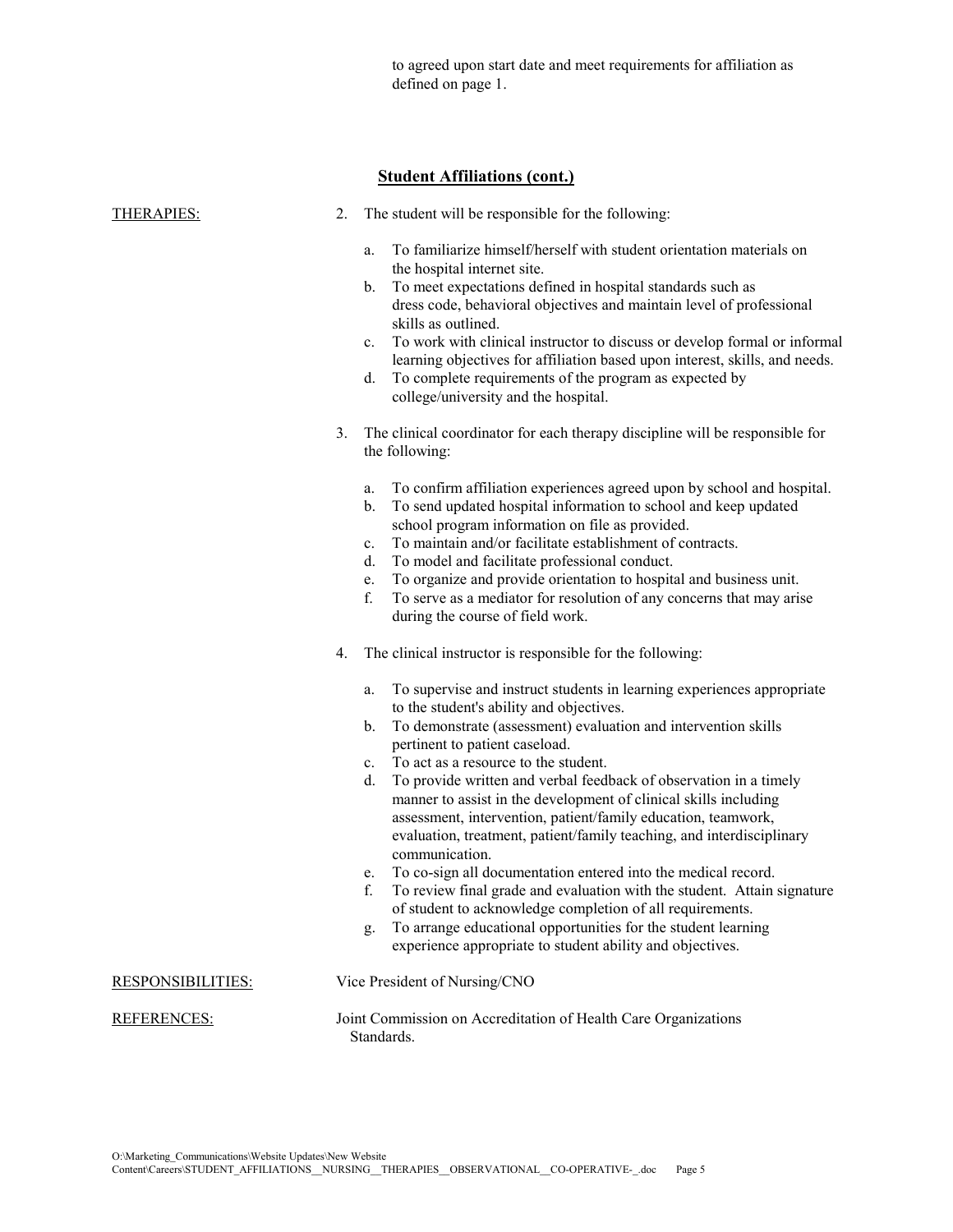### **HOSPITAL FOR SPECIAL CARE ORIENTATION RECORD FOR OBSERVATIONAL AND GRADUATE STUDENTS** *(Sample Form-Schools may also send a compliance letter)*

|    | Name of Student:<br>Date:                                                                                        |                                         |                          |  |  |
|----|------------------------------------------------------------------------------------------------------------------|-----------------------------------------|--------------------------|--|--|
|    |                                                                                                                  |                                         |                          |  |  |
|    | A. The student has completed the online orientation and returned the following forms:                            |                                         |                          |  |  |
|    | 1.                                                                                                               | Orientation Form                        | $\mathsf{L}$             |  |  |
|    | 2.                                                                                                               | Student Information/Demographics Form   | $\perp$                  |  |  |
|    | 3.                                                                                                               | HIPAA form                              | $\perp$                  |  |  |
|    | 4.                                                                                                               | Confidentiality Form                    | $\perp$                  |  |  |
|    | 5.                                                                                                               | Flu Vaccine Attestation Form            | ΙI                       |  |  |
|    | 6.                                                                                                               | Criminal Background Check               | ΙI                       |  |  |
|    | 7.                                                                                                               | Other Forms Required: (List Here)       |                          |  |  |
| В. | and the control of the control of the control of the control of the control of the control of the control of the |                                         |                          |  |  |
|    | C. Licensed Students:                                                                                            |                                         |                          |  |  |
|    | Please attach a copy of licensure:<br>(Type/Exp. Date) (Verify through the DPH website)                          |                                         |                          |  |  |
|    | D. Please attach a copy of CPR certification:<br>(Not required for observational students) (Type/Exp. date)      |                                         |                          |  |  |
| Е. |                                                                                                                  | Contract/Agreement Signed and in place. | ΙI                       |  |  |
|    |                                                                                                                  |                                         | <b>Student Signature</b> |  |  |
|    |                                                                                                                  |                                         |                          |  |  |

Preceptor/Clinical Resources Signature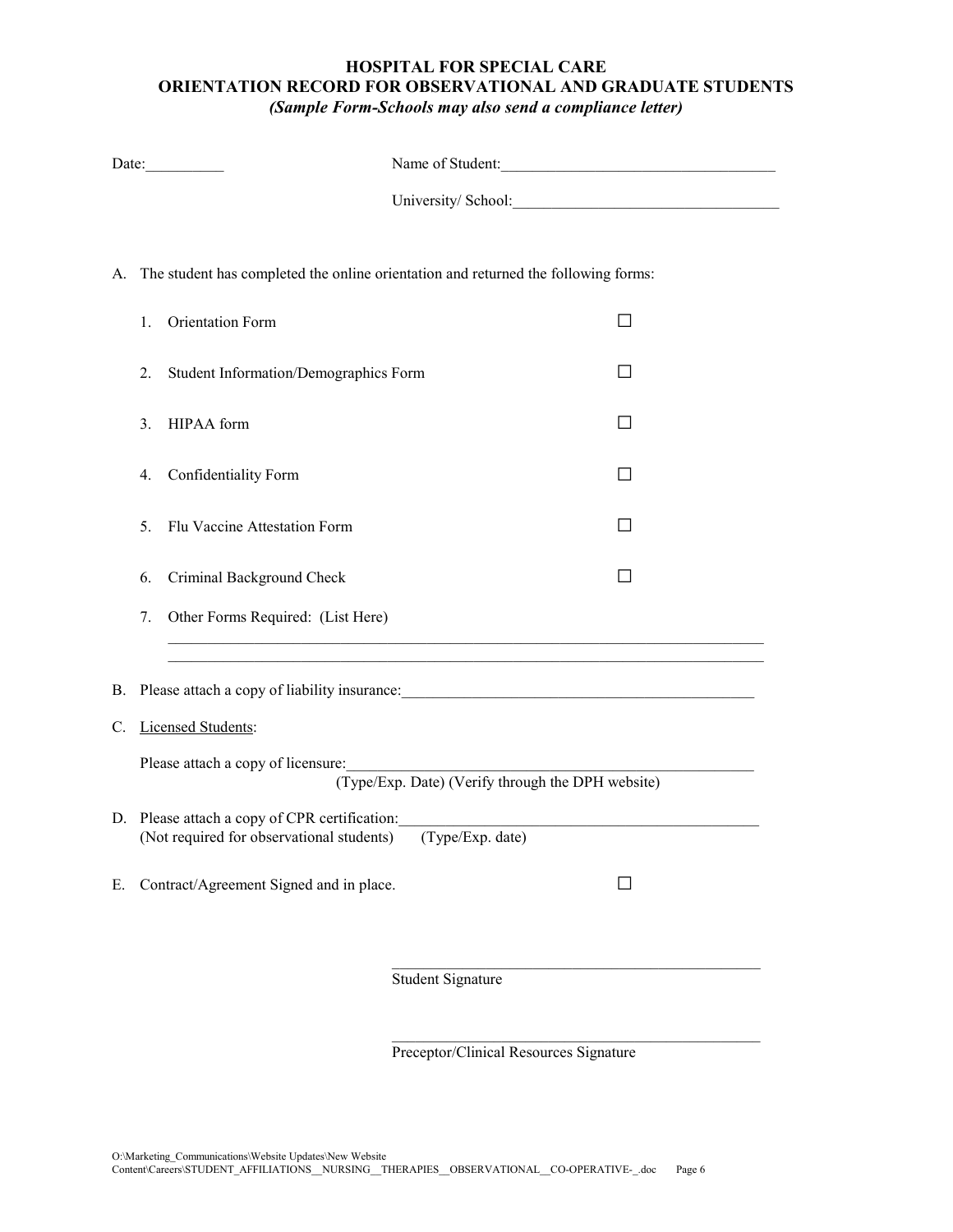#### **HOSPITAL FOR SPECIAL CARE CLINICAL MANAGER/DESIGNEE EVALUATION OF INSTRUCTOR**

| Instructor: |                                                                                              |                                                                                                                       | School:             |                    |
|-------------|----------------------------------------------------------------------------------------------|-----------------------------------------------------------------------------------------------------------------------|---------------------|--------------------|
|             |                                                                                              |                                                                                                                       |                     |                    |
|             |                                                                                              |                                                                                                                       | Date of Rotation:   |                    |
|             | Dear Clinical Manager/Designee:                                                              |                                                                                                                       |                     |                    |
|             | Please evaluate the instructor recently who supervised students on your patient care unit.   |                                                                                                                       |                     |                    |
|             | Areas of Evaluation:                                                                         | <b>UNSATISFACTORY</b>                                                                                                 | <b>SATISFACTORY</b> | <b>OUTSTANDING</b> |
|             | 1. Demonstrates adherence to unit<br>standards.                                              |                                                                                                                       |                     |                    |
|             | 2. Seeks and uses resources appropriately.                                                   |                                                                                                                       |                     |                    |
|             | 3. Obtains report prior to beginning shift.                                                  | <u> 1999 - Johann Harry Harry Harry Harry Harry Harry Harry Harry Harry Harry Harry Harry Harry Harry Harry Harry</u> |                     |                    |
|             | 4. Collaborates with charge nurse/<br>designee on patient assignments for<br>students.       | <u> 1989 - John Barn Barn, amerikansk politiker</u>                                                                   |                     |                    |
|             | 5. Appropriately supervises students.                                                        |                                                                                                                       |                     |                    |
|             | 6. Safely monitors student administration<br>of medications.                                 |                                                                                                                       |                     |                    |
|             | 7. Appropriately uses equipment needed<br>for patient interventions.                         |                                                                                                                       |                     |                    |
|             | 8. Ensures students communicate with<br>staff regarding patient<br>condition/treatment plan. |                                                                                                                       |                     |                    |
|             | 9. Is responsive to staff feedback<br>regarding student performance.                         |                                                                                                                       |                     |                    |
|             | Comments:                                                                                    |                                                                                                                       |                     |                    |

Signature Clinical Manager/Designee

Date:

\_\_\_\_\_\_\_\_\_\_\_\_\_\_\_\_\_\_\_\_\_\_\_\_\_\_\_\_\_\_\_\_\_\_\_\_\_\_\_\_\_\_\_\_\_\_\_\_\_\_\_\_\_\_\_\_\_\_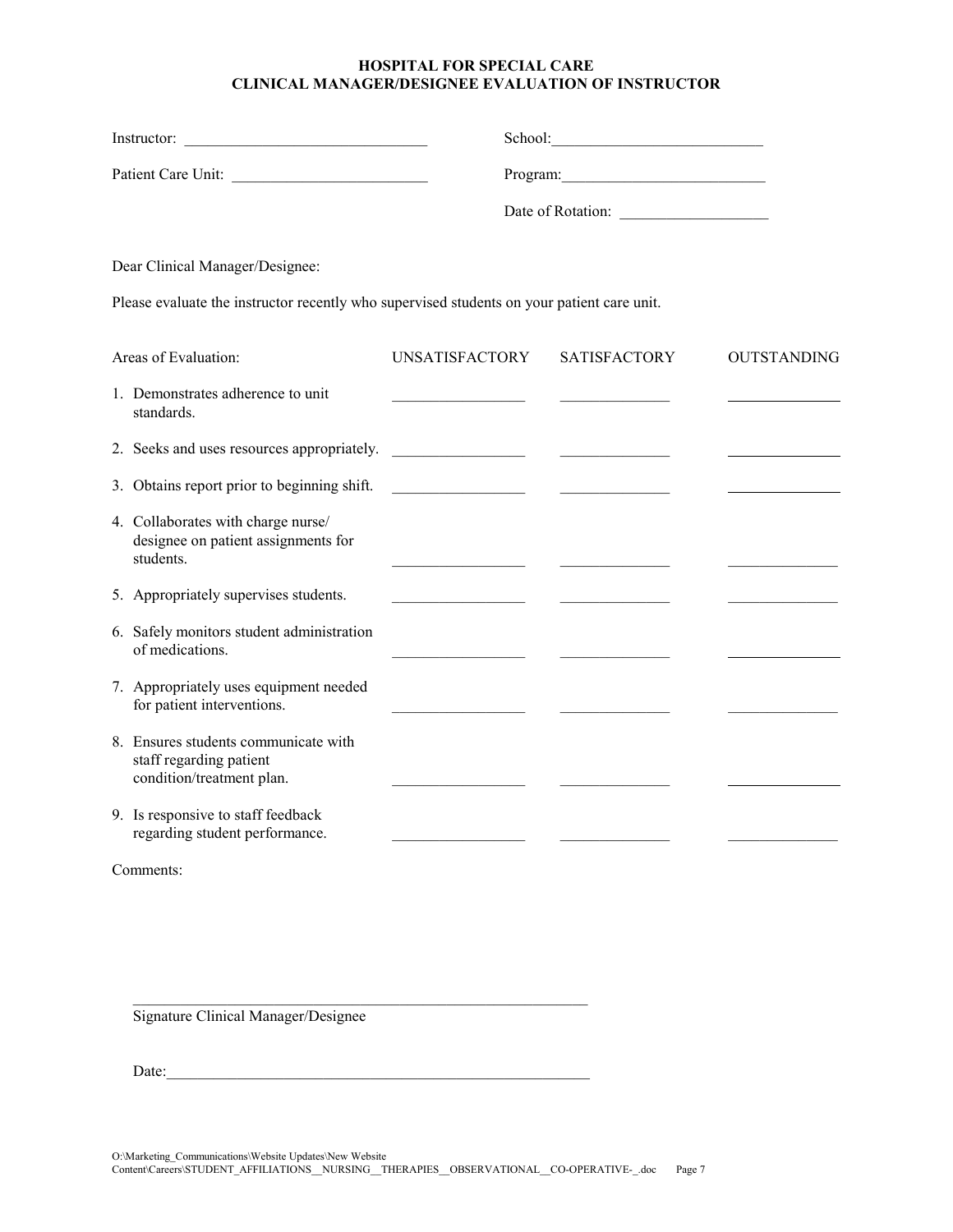### **STUDENT EVALUATION OF CLINICAL EXPERIENCE**

| Dear Student: Please complete the following:                                                                                   |                                                                                    |                       |                     |                                     |  |
|--------------------------------------------------------------------------------------------------------------------------------|------------------------------------------------------------------------------------|-----------------------|---------------------|-------------------------------------|--|
| School:<br><u> 1989 - Johann Barn, mars eta bainar eta baina eta baina eta baina eta baina eta baina eta baina eta baina e</u> |                                                                                    | Dates of Rotation:    |                     | Year:                               |  |
|                                                                                                                                |                                                                                    | <b>UNSATISFACTORY</b> | <b>SATISFACTORY</b> | <b>ABOVE</b><br><b>SATISFACTORY</b> |  |
|                                                                                                                                | 1. Was the orientation provided at the<br>beginning of your rotation satisfactory? |                       |                     |                                     |  |
|                                                                                                                                | 2. Were the staff willing to assist you<br>when needed?                            |                       |                     |                                     |  |
|                                                                                                                                | 3. Did your instructor provide<br>adequate supervision?                            |                       |                     |                                     |  |
|                                                                                                                                | 4. Were the staff receptive to your<br>questions?                                  |                       |                     |                                     |  |
|                                                                                                                                | 5. Were you able to attain your<br>clinical goals during this<br>rotation?         |                       |                     |                                     |  |
|                                                                                                                                | 6. In general, was your experience at<br>Hospital for Special Care:                |                       |                     |                                     |  |
|                                                                                                                                | Please comment on any unsatisfactory areas.                                        |                       |                     |                                     |  |

<u> 1989 - Johann Stoff, amerikansk politiker (d. 1989)</u>

Please comment on aspects of your rotation that you found helpful.

Thank you for your feedback!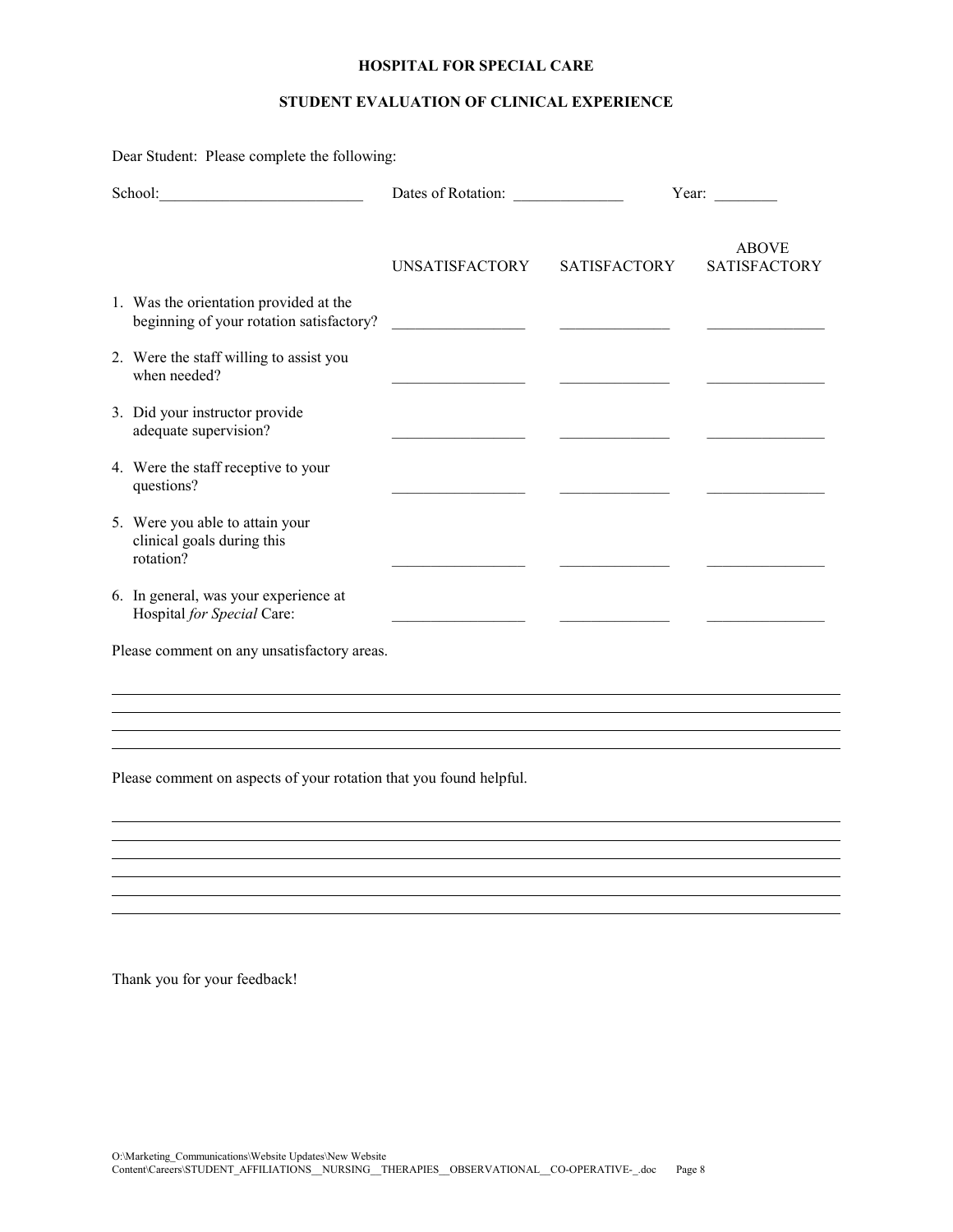### **INSTRUCTOR EVALUATION OF CLINICAL EXPERIENCE**

Please complete the following:

| Dates of Rotation:<br>Your name: $\qquad \qquad$                                                                                                 |                       |                     |                                     |
|--------------------------------------------------------------------------------------------------------------------------------------------------|-----------------------|---------------------|-------------------------------------|
|                                                                                                                                                  | <b>UNSATISFACTORY</b> | <b>SATISFACTORY</b> | <b>ABOVE</b><br><b>SATISFACTORY</b> |
| 1. Was the student orientation adequate?                                                                                                         |                       |                     |                                     |
| 2. Were you provided with enough<br>information in preparation for the<br>rotation?                                                              |                       |                     |                                     |
| 3. Did you have adequate space for pre<br>and post conferences?                                                                                  |                       |                     |                                     |
| 4. Did you receive adequate assistance<br>from the charge nurse/designee<br>regarding student/patient assignments?                               |                       |                     |                                     |
| 5. Did the students receive adequate<br>guidance/assistance from staff?                                                                          |                       |                     |                                     |
| 6. Were the students able to attain<br>their clinical goals during this<br>rotation?                                                             |                       |                     |                                     |
| Please comment on any aspect of orientation or the clinical rotation that you feel could be improved in order to<br>facilitate future rotations. |                       |                     |                                     |
|                                                                                                                                                  |                       |                     |                                     |

Please comment on aspects of this rotation that were positive:

Other comments:

Thank you for your feedback!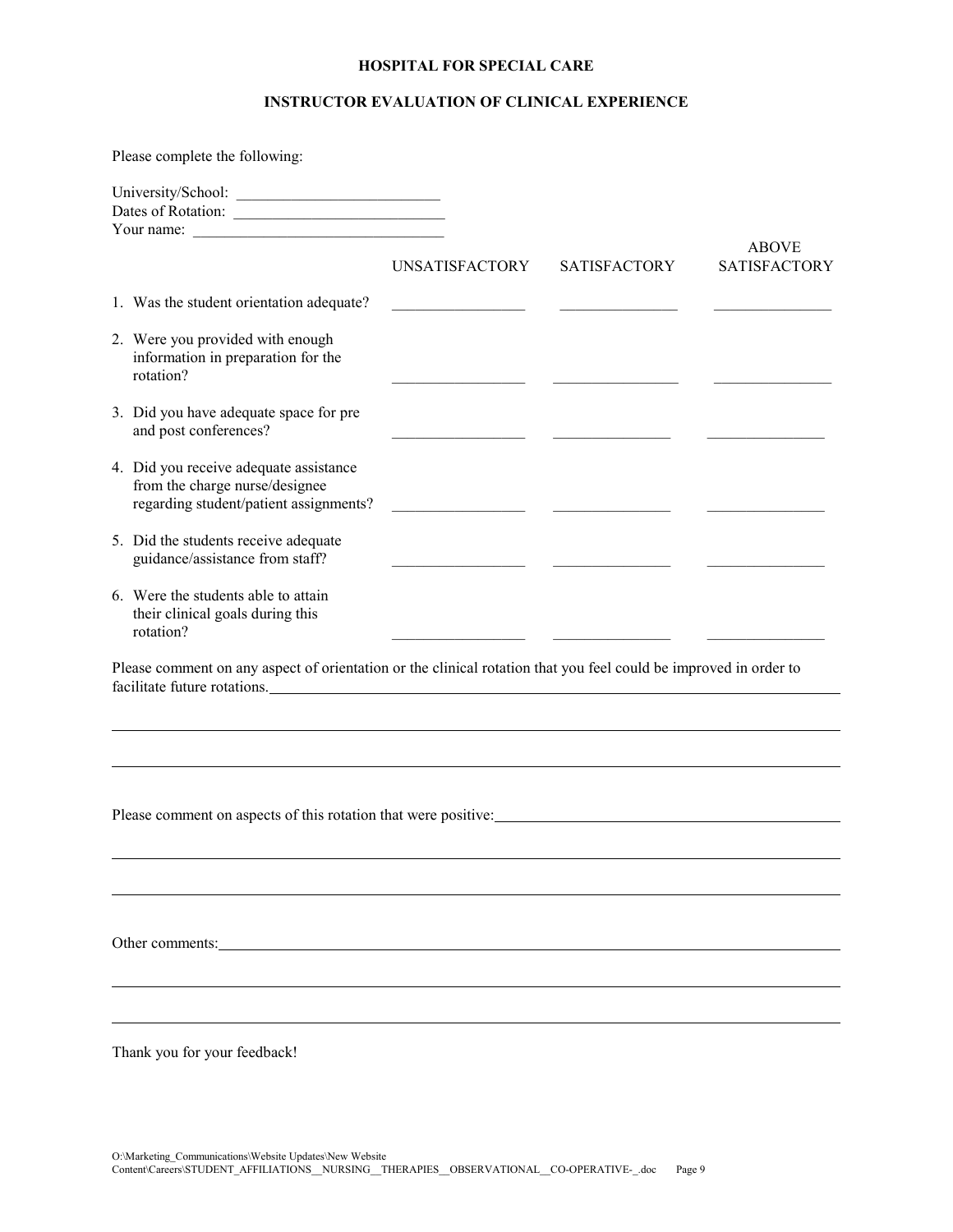# **STUDENT AFFILIATION DOCUMENTATION CRITERIA**

*(Sample form-Schools may also submit a compliance letter)*

| School:                                                                        | Dates of Clinical Rotation: |  |
|--------------------------------------------------------------------------------|-----------------------------|--|
|                                                                                | Unit:                       |  |
| This form verifies that the following information is on record at your school: |                             |  |

1. Student health records are on file that include:

- a. proof of immunizations to measles, mumps, rubella (or history of disease)
- b. evidence of annual PPD testing
- c. proof of varicella titer or evidence of disease
- d. hepatitis B vaccine status
- e. evidence of bloodborne pathogen education
- 2. Current influenza vaccine (student must submit signed Attestation)
- 3. Instructor and student current CPR status is on file.
- 4. Instructor's current license is on file.
- 5. Instructors and students are covered either by individual/institutional liability/malpractice insurance.
- 6. Criminal Background Checks

I verify that the above is on file at our school.

\_\_\_\_\_\_\_\_\_\_\_\_\_\_\_\_\_\_\_\_\_\_\_\_\_\_\_\_\_\_\_\_\_\_\_\_\_\_\_\_\_\_\_

Name/Title

 $\mathcal{L}$  and  $\mathcal{L}$ 

Date

Please list or attach the names of instructors and students who will be present at Hospital for Special Care during the rotation.

O:\Marketing\_Communications\Website Updates\New Website Content\Careers\STUDENT\_AFFILIATIONS\_\_NURSING\_\_THERAPIES\_\_OBSERVATIONAL\_\_CO-OPERATIVE-\_.doc Page 10